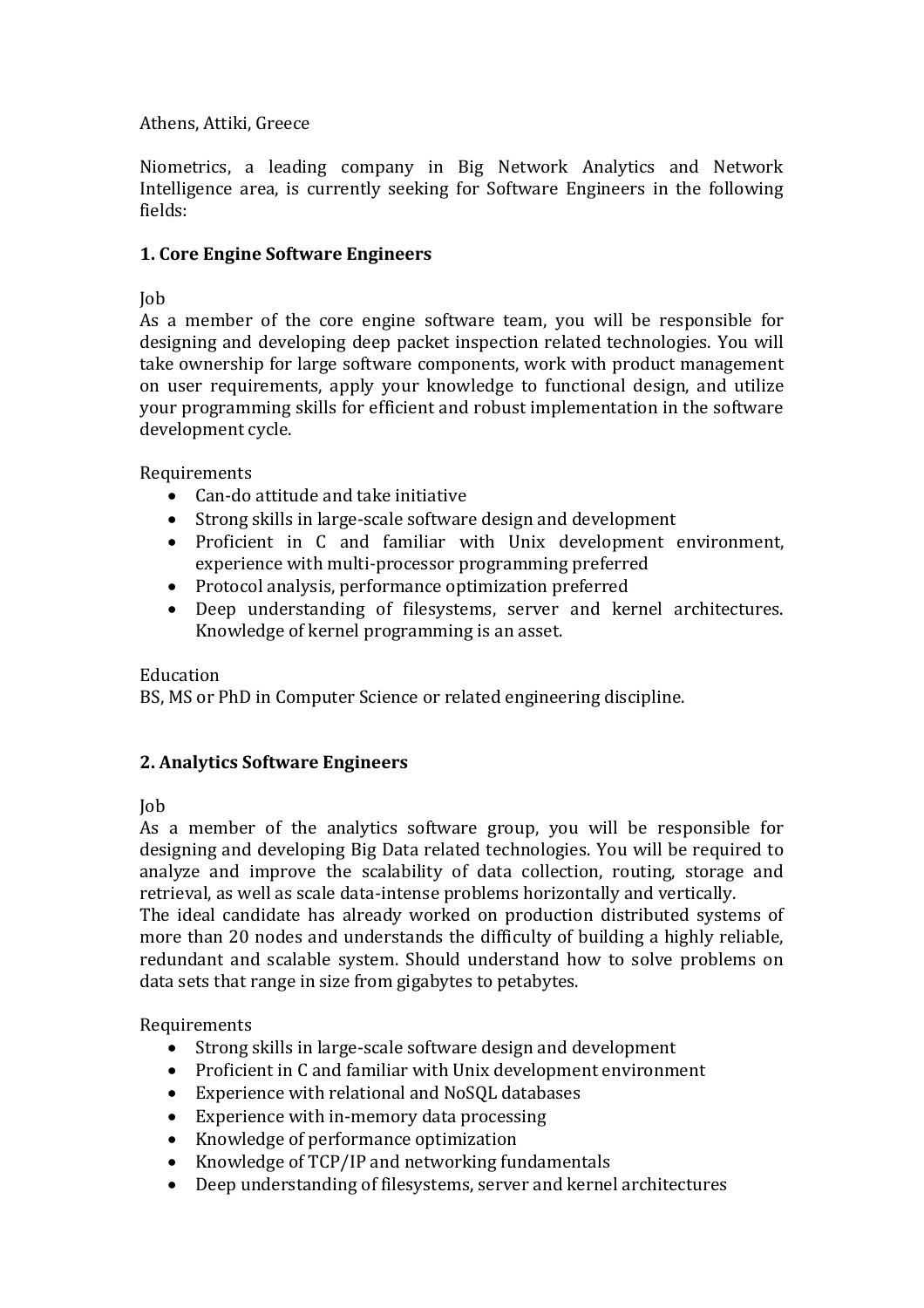- Solid foundation in data structures, algorithms, software design
- Knowledge of modern distributed system design and implementation.

### Education

BS, MS or PhD in Computer Science or related engineering discipline.

## **3. UI/Ux Software Developers**

### Job

As a member of UI/Ux group, you will take ownership for large software components and will be responsible for designing and developing UI and reporting workspaces to visualize Big Data. You will work closely with Analytics and product management groups on user requirements, apply your knowledge to functional design, utilize your programming skills for efficient and robust implementation, and interact with customer and field support teams in the software development cycle.

Requirements

- Fluent in Adobe Creative Suite and relevant design tools
- Experience with HTML5, CSS and client-side scripting (jQuery & Ajax)
- Experience with various scripting languages like Python, Ruby desirable
- Comfortable with Unix environments.
- A minimum of 3 years of web, software and/or UI/UX design experience
- Strong visual aesthetic, good typography and design skills
- User experience oriented with an eye for design details
- Eager to create, test and put UI/UX concepts to work

Additional Requirements

- Experience with relational and NoSQL databases is an asset
- Knowledge of telecommunications or network performance optimisation is a strong asset
- Solid foundation in data structures, algorithms, software design
- Knowledge of modern distributed system design and implementation.
- Experience with SQL is a plus
- Experience with Java is a plus
- Detail oriented, to ensure consistency and adherence to standards
- Team player, can-do attitude and take initiative
- Ability to write concise and helpful documentation

Education

BS, MS or PhD in Computer Science or related engineering discipline.

#### **Contact**

Elias Katimertzoglou G.M. Business & VP EMEA

**Niometrics** | The Big Network Data Company